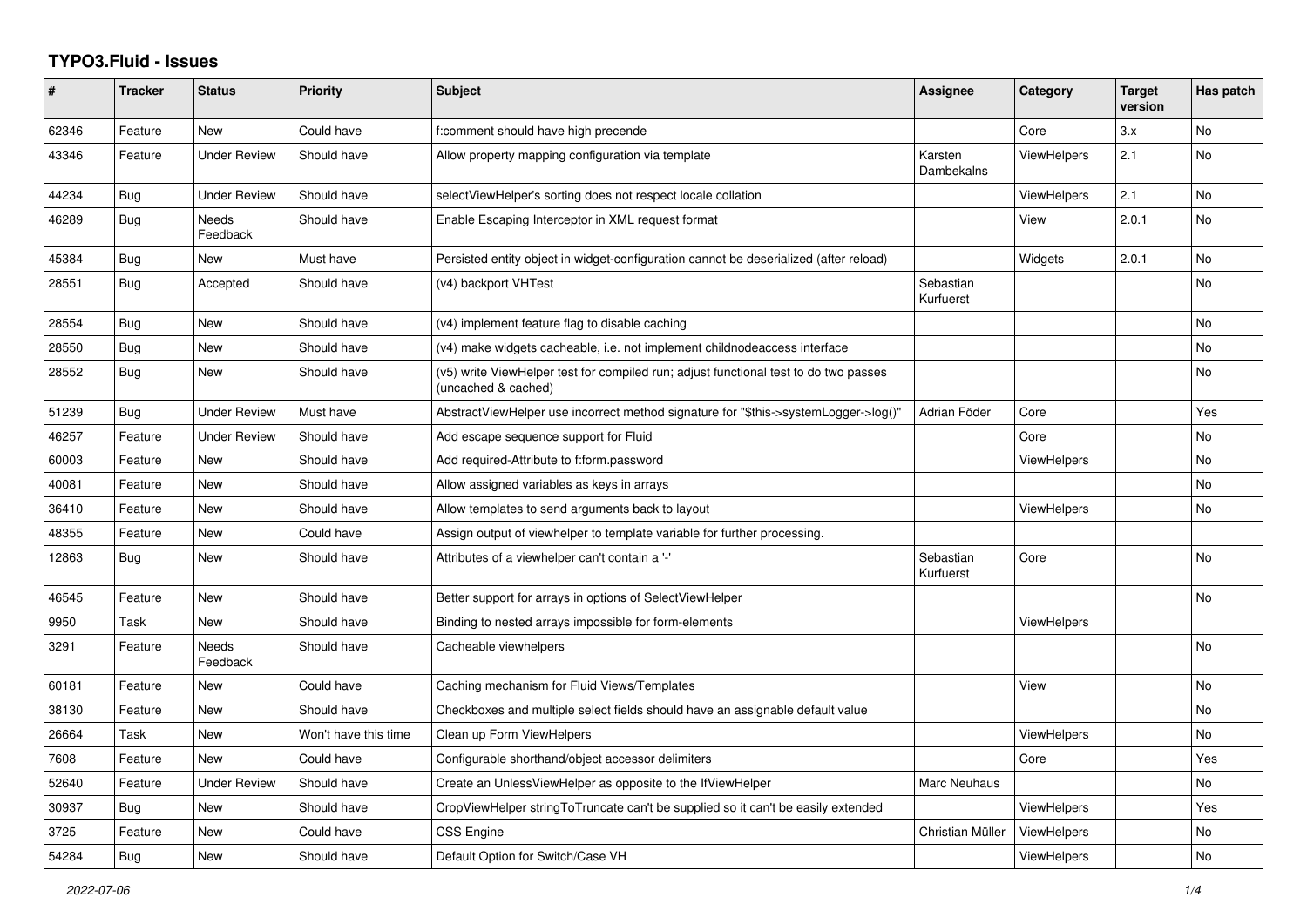| $\pmb{\#}$ | <b>Tracker</b> | <b>Status</b>       | <b>Priority</b> | Subject                                                                                              | <b>Assignee</b>        | Category           | <b>Target</b><br>version | Has patch     |
|------------|----------------|---------------------|-----------------|------------------------------------------------------------------------------------------------------|------------------------|--------------------|--------------------------|---------------|
| 1907       | Feature        | New                 | Could have      | Default values for view helpers based on context                                                     |                        | Core               |                          |               |
| 45345      | Feature        | Needs<br>Feedback   | Should have     | Easy to use comments for fluid that won't show in output                                             |                        |                    |                          |               |
| 13045      | Bug            | New                 | Should have     | Entity decode of strings are different between if-conditions and output of variable                  |                        |                    |                          |               |
| 52536      | Bug            | <b>Under Review</b> | Should have     | Errorclass not set if no property-attribute set                                                      |                        |                    |                          |               |
| 45153      | Feature        | <b>New</b>          | Should have     | f:be.menus.actionMenuItem - Detection of the current select option is insufficient                   |                        |                    |                          | No            |
| 49600      | Bug            | New                 | Should have     | f:form tag shown as a HTML on frontend                                                               |                        | <b>ViewHelpers</b> |                          | No            |
| 58921      | <b>Bug</b>     | New                 | Should have     | f:form.* VHs crash if NOT inside f:form but followed by f:form                                       |                        |                    |                          | No            |
| 31955      | Feature        | <b>New</b>          | Should have     | f:uri.widget                                                                                         |                        | Widgets            |                          | No            |
| 37619      | Bug            | <b>New</b>          | Should have     | Fatal Error when using variable in name attribute of Section ViewHelper                              |                        | ViewHelpers        |                          | No            |
| 10472      | Feature        | <b>New</b>          | Could have      | Fluid Standalone distribution                                                                        |                        | Core               |                          | No            |
| 9005       | Feature        | Accepted            | Could have      | Fluid Template Analyzer (FTA)                                                                        | Sebastian<br>Kurfuerst |                    |                          |               |
| 49038      | Bug            | <b>New</b>          | Must have       | form.select does not select the first item if prependOptionValue is used                             |                        |                    |                          | No            |
| 8648       | Bug            | <b>New</b>          | Should have     | format.crop ViewHelper should support all features of the crop stdWrap function                      |                        | <b>ViewHelpers</b> |                          | No            |
| 58983      | Bug            | New                 | Should have     | format.date does not respect linebreaks and throws exception                                         |                        |                    |                          | No            |
| 47669      | Task           | New                 | Should have     | FormViewHelper does not define the default request method                                            |                        |                    |                          | No            |
| 58862      | <b>Bug</b>     | Needs<br>Feedback   | Should have     | FormViewHelper doesn't accept NULL as value for \$arguments                                          | Bastian<br>Waidelich   | ViewHelpers        |                          | Yes           |
| 5636       | Task           | <b>Under Review</b> | Must have       | Form_RadioViewHelper and CheckBoxViewHelper miss check for existing object<br>before it is accessed. |                        |                    |                          | No            |
| 45394      | Task           | <b>New</b>          | Should have     | Forwardport Unit test for standalone view                                                            |                        | View               |                          | No            |
| 59057      | Bug            | <b>Under Review</b> | Must have       | Hidden empty value fields shoud be disabled when related field is disabled                           | Bastian<br>Waidelich   | <b>ViewHelpers</b> |                          | No            |
| 32035      | Task           | New                 | Should have     | Improve fluid error messages                                                                         |                        | Core               |                          | Yes           |
| 4704       | Feature        | New                 | Should have     | Improve parsing exception messages                                                                   |                        | Core               |                          |               |
| 28553      | Bug            | New                 | Should have     | improve XHProf test setup                                                                            |                        |                    |                          | No            |
| 56237      | Task           | New                 | Should have     | in-line (Condition) View Helpers should not evaluate on parsing                                      |                        |                    |                          | No            |
| 57885      | <b>Bug</b>     | New                 | Must have       | Inputs are cleared from a second form if the first form produced a vallidation error                 |                        |                    |                          | No            |
| 55008      | Bug            | <b>Under Review</b> | Should have     | Interceptors should be used in Partials                                                              | Christian Müller       |                    |                          | No            |
| 37095      | Feature        | <b>New</b>          | Should have     | It should be possible to set a different template on a Fluid TemplateView inside an<br>action        | Christopher<br>Hlubek  |                    |                          | No            |
| 8491       | Task           | Needs<br>Feedback   | Should have     | link.action and uri.action differ in absolute argument                                               | Karsten<br>Dambekalns  | <b>ViewHelpers</b> |                          | No            |
| 51100      | Feature        | New                 | Must have       | Links with absolute URI should have the option of URI Scheme                                         |                        | ViewHelpers        |                          | $\mathsf{No}$ |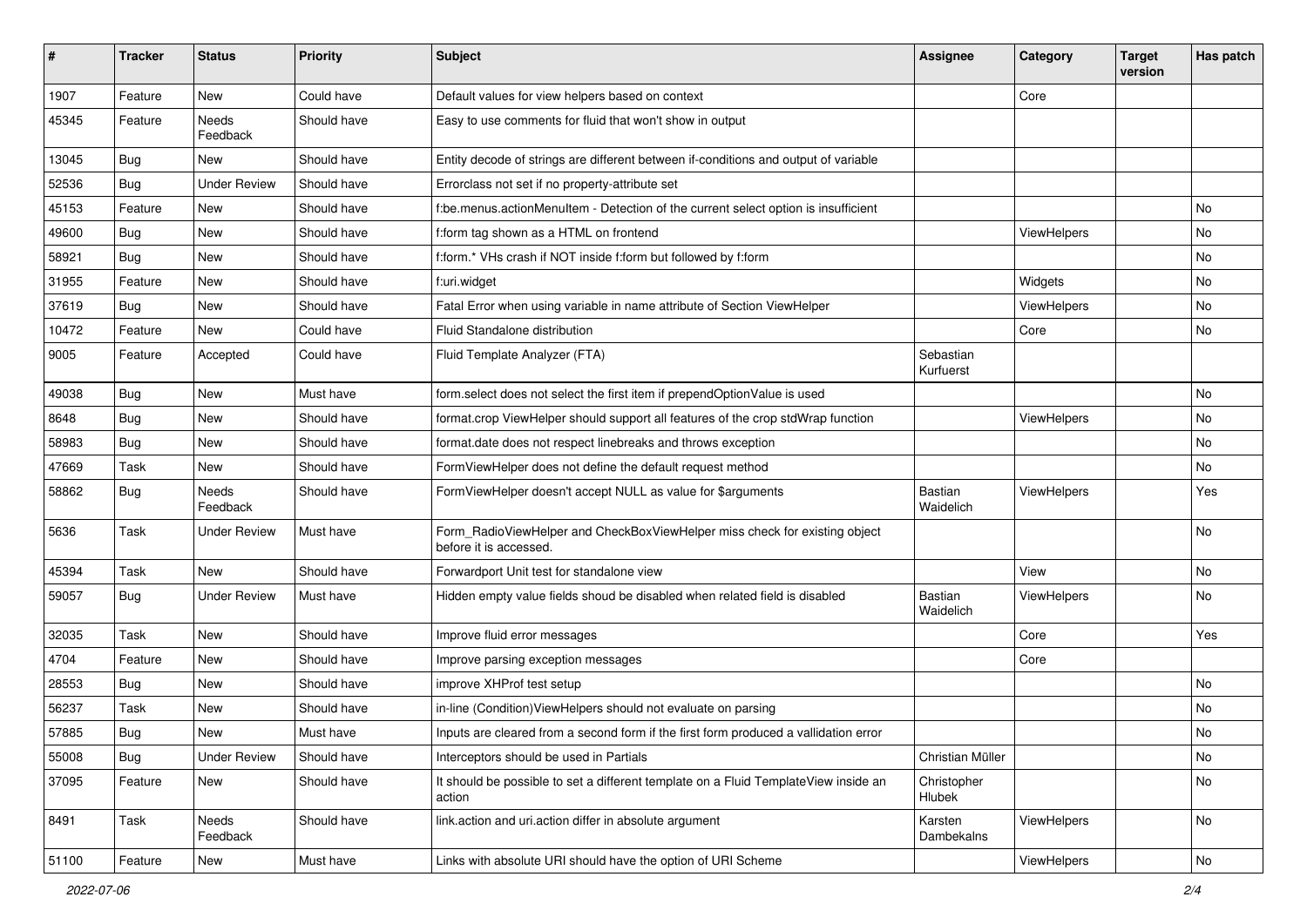| $\vert$ # | <b>Tracker</b> | <b>Status</b>       | <b>Priority</b>      | <b>Subject</b>                                                                            | <b>Assignee</b>        | Category    | <b>Target</b><br>version | Has patch |
|-----------|----------------|---------------------|----------------------|-------------------------------------------------------------------------------------------|------------------------|-------------|--------------------------|-----------|
| 33394     | Feature        | Needs<br>Feedback   | Should have          | Logical expression parser for BooleanNode                                                 | <b>Tobias Liebig</b>   | Core        |                          | No        |
| 27607     | Bug            | New                 | Must have            | Make Fluid comparisons work when first element is STRING, second is NULL.                 |                        | Core        |                          | No        |
| 26658     | Task           | New                 | Won't have this time | Make Form ViewHelpers consistent                                                          |                        | ViewHelpers |                          | No        |
| 30555     | Feature        | New                 | Could have           | Make TagBuilder more extensible                                                           |                        | Core        |                          | No        |
| 28549     | Bug            | New                 | Should have          | make widgets cacheable, i.e. not implement childnodeaccess interface                      |                        |             |                          | No        |
| 42397     | Feature        | New                 | Should have          | Missing viewhelper for general links                                                      |                        |             |                          | No        |
| 33628     | <b>Bug</b>     | Needs<br>Feedback   | Must have            | Multicheckboxes (multiselect) for Collections don't work                                  | Christian Müller       | ViewHelpers |                          | No        |
| 40064     | Bug            | New                 | Must have            | Multiselect is not getting persisted                                                      |                        | ViewHelpers |                          | No        |
| 36559     | Feature        | New                 | Could have           | New widget progress bar                                                                   |                        |             |                          | Yes       |
| 5933      | Feature        | Accepted            | Should have          | Optional section rendering                                                                | Sebastian<br>Kurfuerst | ViewHelpers |                          | No        |
| 60271     | Feature        | <b>New</b>          | Should have          | Paginate viewhelper, should also support arrays                                           |                        |             |                          | No        |
| 53806     | Bug            | <b>Under Review</b> | Should have          | Paginate widget maximumNumberOfLinks rendering wrong number of links                      | Bastian<br>Waidelich   | Widgets     |                          | No        |
| 36655     | Bug            | New                 | Should have          | <b>Pagination Links</b>                                                                   |                        | Widgets     |                          | No        |
| 34682     | Bug            | <b>Under Review</b> | Should have          | Radio Button missing checked on validation error                                          |                        | ViewHelpers |                          | No        |
| 39936     | Feature        | <b>New</b>          | Should have          | registerTagAttribute should handle default values                                         |                        | ViewHelpers |                          | No        |
| 42743     | Task           | New                 | Should have          | Remove inline style for hidden form fields                                                |                        |             |                          | No        |
| 43071     | Task           | New                 | Should have          | Remove TOKENS for adding fallback teplates in B                                           |                        |             |                          | No        |
| 43072     | Task           | New                 | Should have          | Remove TOKENS for adding templates fallback in Backporter                                 |                        | View        |                          | No        |
| 54195     | Task           | New                 | Should have          | Rename and move FormViewHelper's errorClass value, currently 'f3-form-error'              | Adrian Föder           | ViewHelpers |                          | No        |
| 38369     | Bug            | New                 | Must have            | Resource ViewHelpers should not fall back to request package                              |                        | View        |                          | No        |
| 33215     | Feature        | New                 | Should have          | RFC: Dynamic values in ObjectAccess paths                                                 |                        |             |                          | No        |
| 39990     | Bug            | New                 | Should have          | Same form twice in one template: hidden fields for empty values are only rendered<br>once |                        | Core        |                          | No        |
| 8989      | Feature        | Needs<br>Feedback   | Could have           | Search path for fluid template files                                                      |                        | View        |                          | No        |
| 49756     | Feature        | <b>Under Review</b> | Should have          | Select values by array key in checkbox viewhelper                                         |                        |             |                          | No        |
| 65424     | Bug            | <b>Under Review</b> | Should have          | SelectViewHelper must respect option(Value Label)Field for arrays                         |                        | ViewHelpers |                          | No        |
| 46091     | Task           | Needs<br>Feedback   | Should have          | Show source file name and position on exceptions during parsing                           |                        |             |                          | No        |
| 9514      | Feature        | New                 | Should have          | Support explicit Array Arguments for ViewHelpers                                          |                        |             |                          |           |
| 60856     | <b>Bug</b>     | New                 | Must have            | Target attribute not supported by the form viewhelper                                     |                        | ViewHelpers |                          | Yes       |